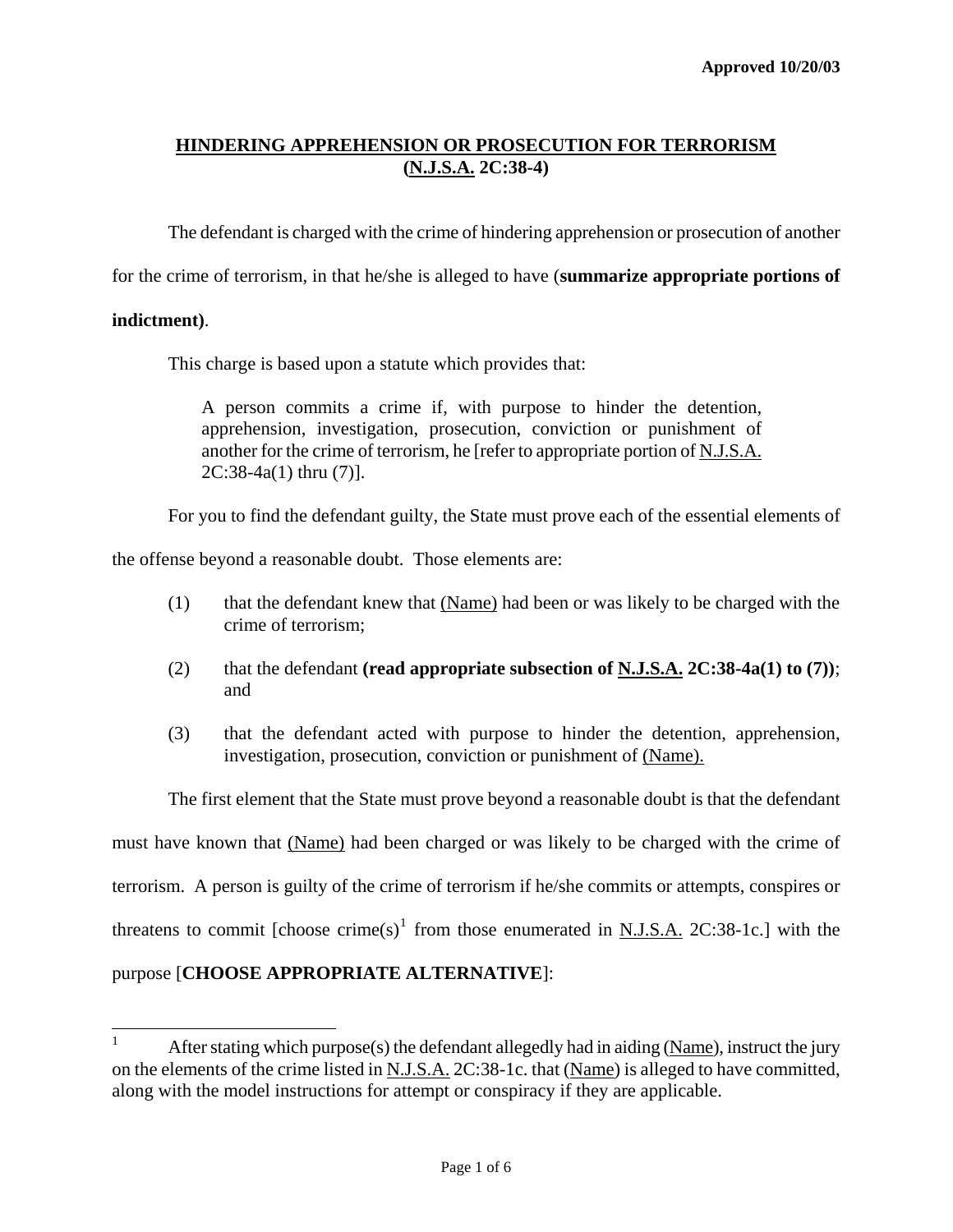- (1) to promote an act of terror.<sup>[2](#page-0-1)</sup> "Terror" means to convey the menace or fear of death or serious bodily injury.<sup>[3](#page-1-0)</sup> "Serious bodily injury" means bodily injury which creates a substantial risk of death or which causes serious permanent disfigurement, or protracted loss or impairment of the function of any bodily member or organ.<sup>[4](#page-1-1)</sup>
- (2) to terrorize five or more persons.<sup>[5](#page-1-2)</sup> "Terrorize" means to convey the menace of fear of death or serious bodily injury by words or actions. "Serious bodily injury" means bodily injury which creates a substantial risk of death or which causes serious permanent disfigurement, or protracted loss or impairment of the function of any bodily member or organ.<sup>[6](#page-1-3)</sup>
- (3) to influence the policy or affect the conduct of government by terror.<sup>[7](#page-1-4)</sup> "Terror" means to convey the menace or fear of death or serious bodily injury.<sup>[8](#page-1-5)</sup> "Serious bodily injury" means bodily injury which creates a substantial risk of death or which causes serious permanent disfigurement, or protracted loss or impairment of the function of any bodily member or organ.<sup>[9](#page-1-6)</sup>
- (4) to cause by an act of terror the impairment or interruption of public communications, public transportation, public or private buildings, common carriers, public utilities or other public services.<sup>[10](#page-1-7)</sup> "Terror" means to convey the menace or fear of death or serious bodily injury.<sup>[11](#page-1-8)</sup> "Serious bodily injury" means bodily injury which creates a substantial risk of death or which causes serious permanent disfigurement, or protracted loss or impairment of the function of any bodily member or organ.<sup>[12](#page-1-9)</sup>

This does not mean that the State must prove that (defendant) had actual personal knowledge

that (Name) had committed the crime of terrorism, but rather that he/she knew such facts either by

his/her own observations or by information given to him/her as would reasonably alert someone that

- <span id="page-1-7"></span> $\frac{10}{11}$  N.J.S.A. 2C:38-2a(4).
- <span id="page-1-8"></span> $\frac{11}{12}$  N.J.S.A. 2C:38-2d.
- <span id="page-1-9"></span>N.J.S.A. 2C:11-1b.

 $\sqrt{2}$  $\frac{2}{3}$  N.J.S.A. 2C:38-2a(1).

<span id="page-1-0"></span> $\frac{3}{4}$  N.J.S.A. 2C:38-2d.

<span id="page-1-1"></span> $\frac{4}{5}$  N.J.S.A. 2C:11-1b.

<span id="page-1-2"></span> $\frac{N.J.S.A.}{N.I.S.A.}$  2C:38-2a(2).

<span id="page-1-3"></span> $\frac{6}{7}$  N.J.S.A. 2C:11-1b.

<span id="page-1-4"></span> $\frac{7}{8}$  N.J.S.A. 2C:38-2a(3).

<span id="page-1-5"></span> $\frac{8}{9}$  N.J.S.A. 2C:38-2d.

<span id="page-1-6"></span> $\frac{9}{10}$  N.J.S.A. 2C:11-1b.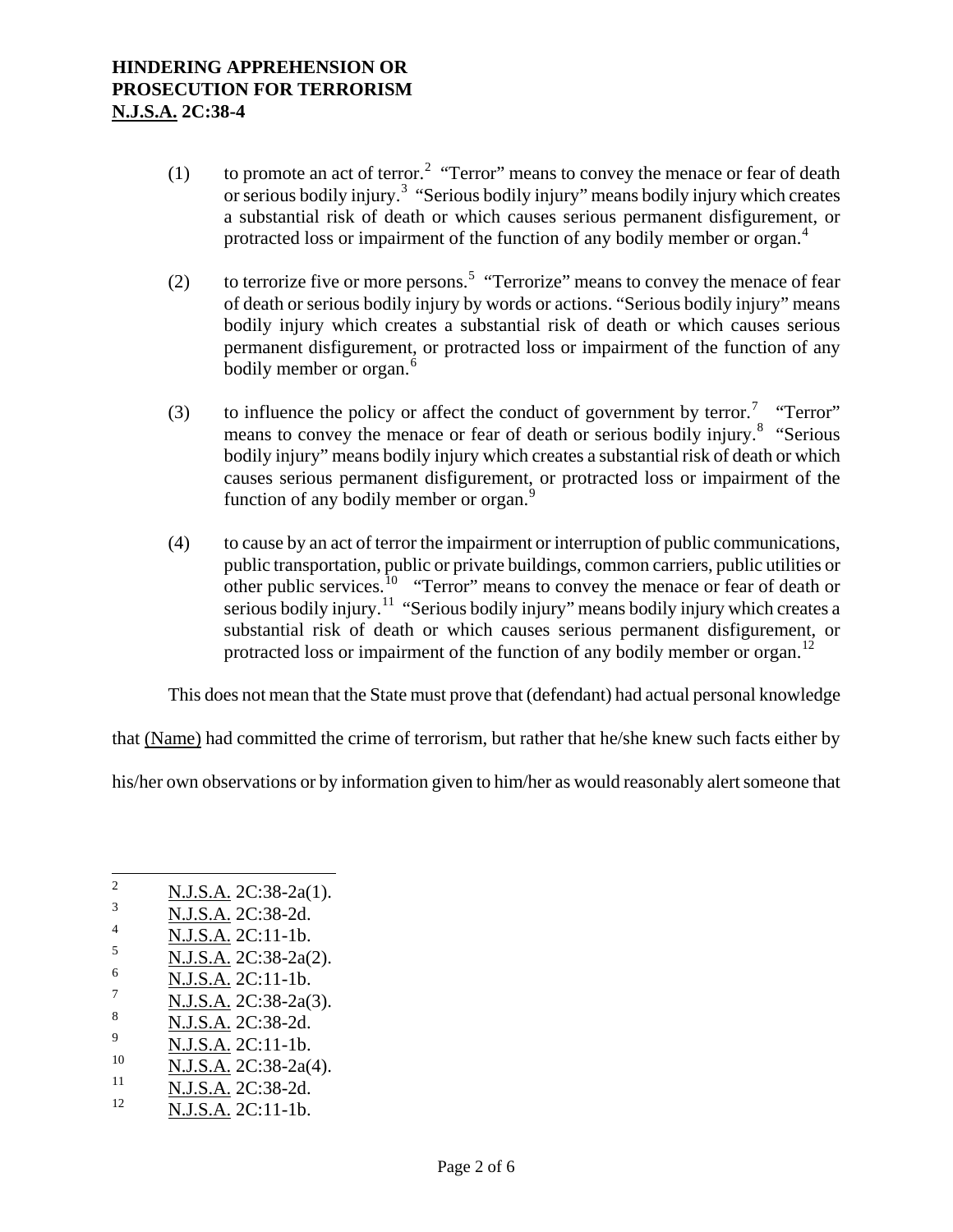(Name) had been or was likely to be charged with the crime of terrorism.<sup>[13](#page-1-2)</sup>

A person acts knowingly with respect to the nature of his/her conduct or the attendant circumstances if he/she is aware that his/her conduct is of that nature, or that such circumstances exist, or he/she is aware of a high probability of their existence. A person acts knowingly with respect to a result of his/her conduct if he/she is aware that it is practically certain that his/her conduct will cause such a result. "Knowing," "with knowledge," or equivalent terms have the same meaning. $^{14}$  $^{14}$  $^{14}$ 

The second element that the State must prove beyond a reasonable doubt is that on (date), the

defendant:

(1) harbored or concealed (Name).

Here, the State must prove that the defendant hid, or protected, or sheltered or secreted (Name) from the authorities.

#### **OR**

(2) provided (or aided in providing) a weapon (or money, transportation, disguise or other means of avoiding discovery or apprehension or affecting escape) to (Name).<sup>[15](#page-2-1)</sup>

### **OR**

(3) (suppressed, by way of concealment or destruction, any evidence of the crime) **OR** (tampered with a witness [or informant, document or other source of information]), which (evidence, witness, etc.) might aid in the discovery or apprehension of (Name) or in the lodging of a charge against (him/her).

### **OR**

(4) warned (Name) of impending or imminent discovery or apprehension. [CHARGE WHEN APPROPRIATE: You have heard evidence from which you may find that

<sup>13</sup>  $\frac{13}{14}$  Cf. State v. Lynch, 79 N.J. 327, 339 (1979).

<span id="page-2-0"></span> $\frac{14}{15}$  N.J.S.A. 2C:2-2b(2).

<span id="page-2-1"></span>See notation in II Commentary: Final Report of the New Jersey Criminal Law Review Commission 284-5 (1971), pertaining to N.J.S.A. 2C:29-3: "Providing a fugitive with funds is an act of equivocal significance. He may use it to escape or hide, to pay debts or go into business, or to support himself or his dependents, or to hire a lawyer. Paragraph b  $\lceil now 3a(2) \rceil$  is intended to require proof that money was furnished not merely pursuant to a general desire to promote the offender's plan to remain at large, but specifically to facilitate escape efforts."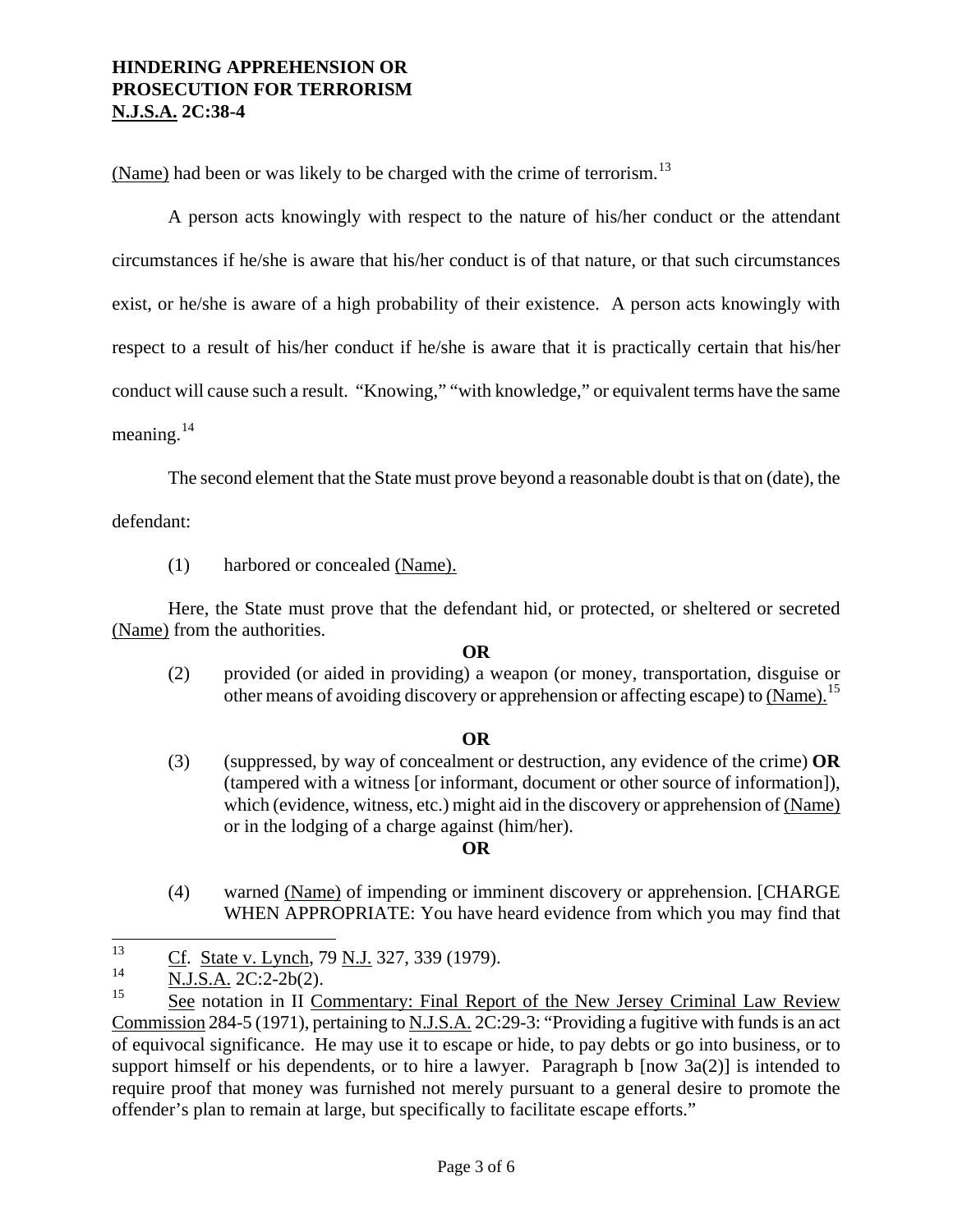defendant gave the warning in connection with an effort to bring [Name] into compliance with the law.<sup>16</sup> You cannot convict defendant under this provision unless the State has proven beyond a reasonable doubt that defendant did not give the warning in connection with such an effort.]

### **OR**

(5) prevented or obstructed, by means of force, intimidation or deception, (Name) from performing an act which might aid in the discovery or apprehension of (other) or in the lodging of a charge against (him/her).

### **OR**

(6) aided (Name) to protect or expeditiously profit from an advantage derived from such crime. This means that after the crime was committed, the defendant assisted (Name) in carrying out his unlawful objective for a share in the proceeds or some other reason.[17](#page-3-0)

#### **OR**

(7) gave false information to a law enforcement officer. A law enforcement officer is a person whose public duties include the power to act as an officer for the detection, apprehension, arrest and conviction of offenders against the laws of the State.<sup>[18](#page-3-1)</sup>

The third element that the State must prove beyond a reasonable doubt is that the defendant

acted with the purpose of hindering (Name)'s detention, apprehension, investigation, prosecution, conviction or punishment for the crime of terrorism. A person acts purposely with respect to the nature of his/her conduct or a result thereof if it is his/her conscious object to engage in conduct of that nature or to cause such a result. A person acts purposely with respect to attendant circumstances if he/she is aware of the existence of such circumstances or he/she believes or hopes that they exist. Someone acts purposely if he/she acts with design, with a purpose, with a particular objective in mind, if he/she really means to do what he/she does. "With purpose," "designed," "with design," or

<sup>16</sup>  $\frac{16}{17}$  N.J.S.A. 2C:38-4a(4).

<span id="page-3-0"></span>For example, one might act as custodian of the proceeds of a bank robbery until the robbers should agree on a distribution, or help a thief to collect a reward for the return of stolen goods, or to exchange marked ransom money. Commentary, supra at 285.<br> $^{18}$  N I S A 2C:25, 10e

<span id="page-3-2"></span><span id="page-3-1"></span>N.J.S.A. 2C:25-19c.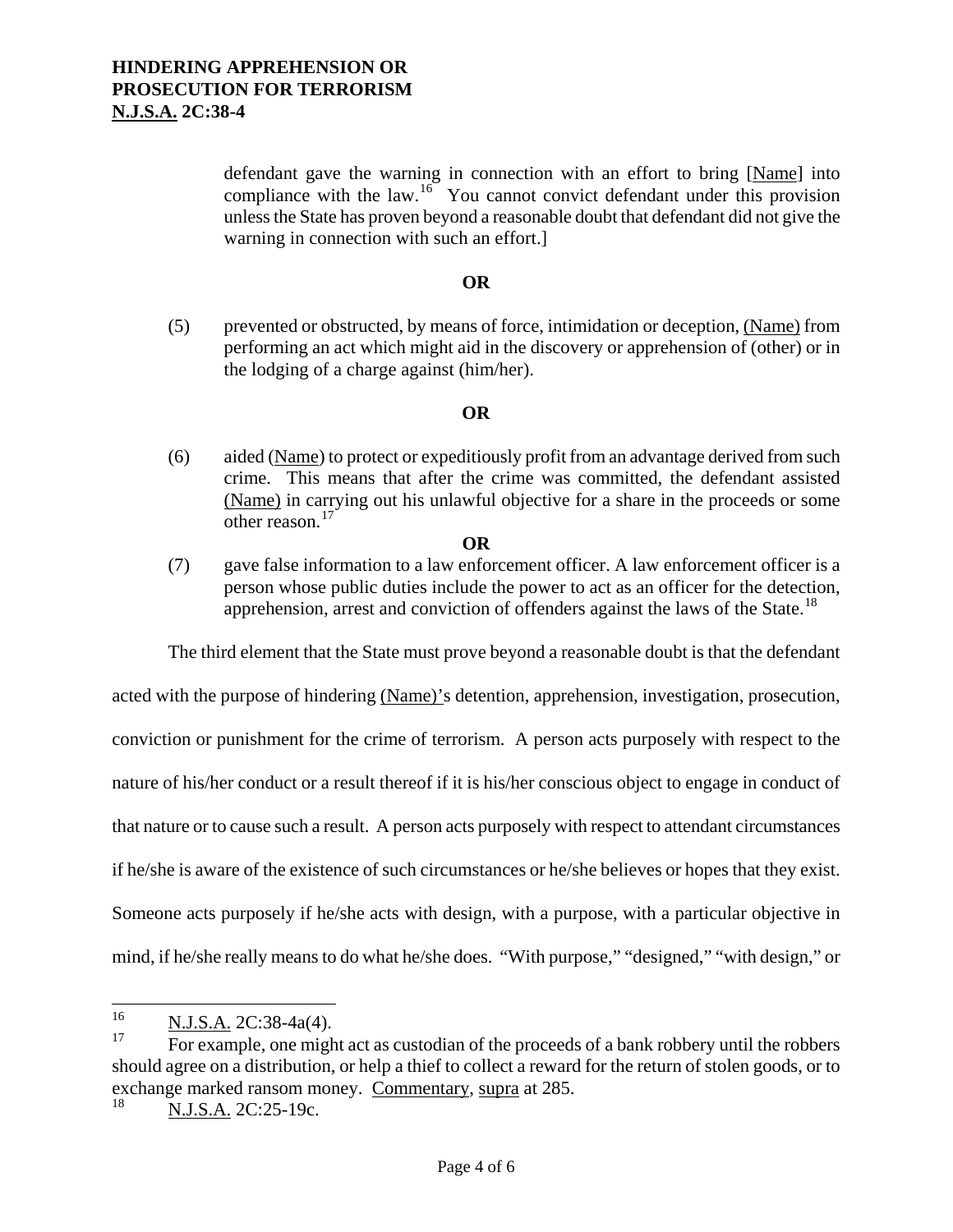equivalent terms have the same meaning.<sup>[19](#page-3-2)</sup>

A purpose to aid another to avoid arrest is not proved merely by showing that the defendant helped someone who was a fugitive, for such help may be provided with motivations having nothing to do with impeding law enforcement. The objective of the defendant must have been to obstruct, to prevent, to hinder the authorities from arresting, prosecuting, convicting or punishing (Name) for an offense.

Purpose and knowledge are conditions of the mind which cannot be seen and can only be determined by inferences from conduct, words or acts. A state of mind is rarely susceptible of direct proof, but must ordinarily be inferred from the facts. Therefore, it is not necessary that the State produce witnesses to testify that an accused said that he/she had a certain state of mind when he/she engaged in a particular act. It is within your power to find that such proof has been furnished beyond a reasonable doubt by inference which may arise from the nature of his/her acts and his/her conduct, and from all he/she said and did at the particular time and place, and from all of the surrounding circumstances.

If after considering all of the evidence you conclude that the State has provided each of these elements beyond a reasonable doubt, then your verdict must be guilty. On the other hand, if you find that the State has failed to prove any of these elements beyond a reasonable doubt, then your verdict must be not guilty.

### **DEGREE [WHERE APPROPRIATE]**

If you find the defendant guilty of the crime of hindering apprehension or prosecution for terrorism, you must go on to decide whether the State has proven that the crime of terrorism that

<span id="page-4-0"></span><sup>19</sup>  $N.J.S.A. 2C:2-2(b)(1).$